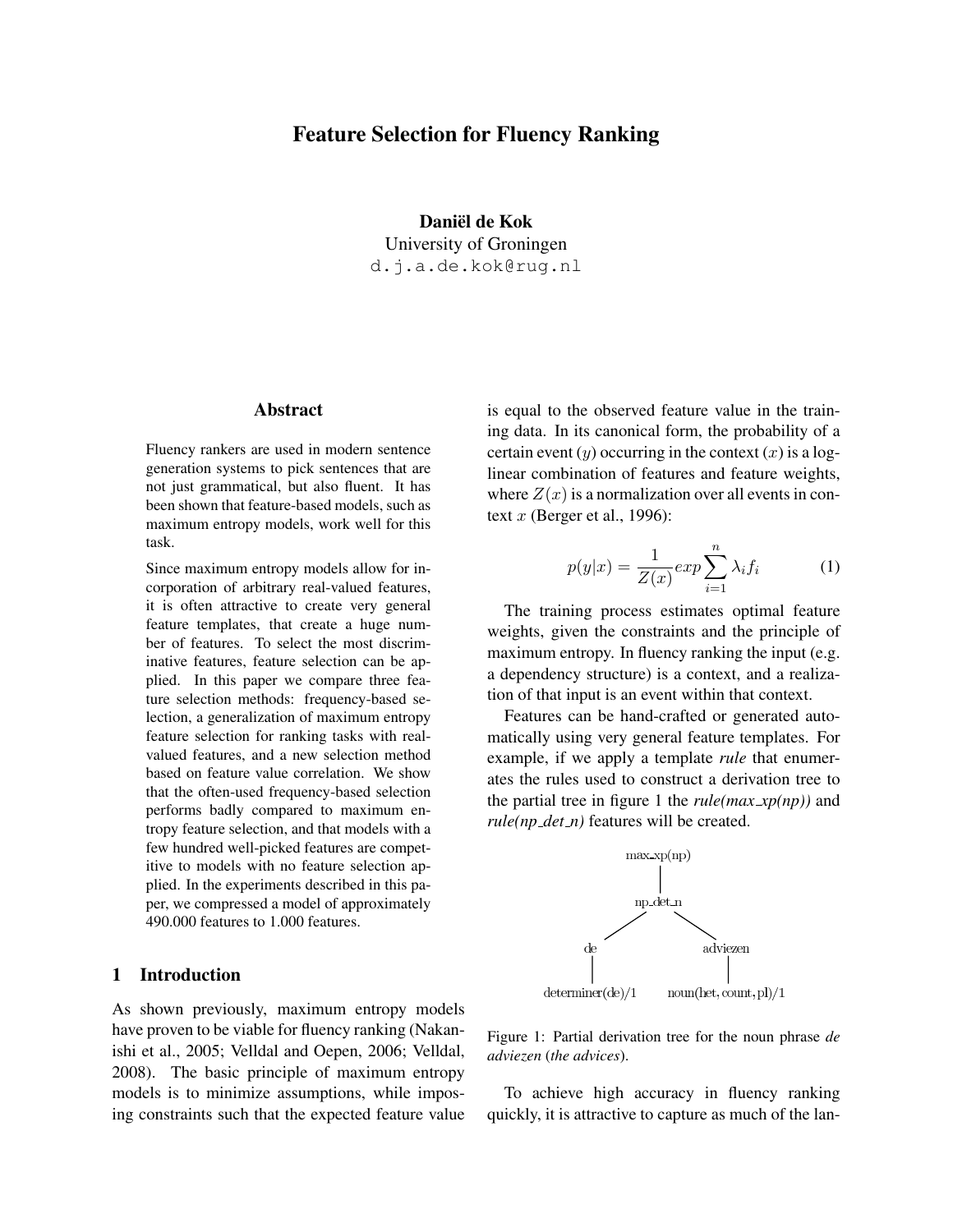guage generation process as possible. For instance, in sentence realization, one could extract nearly every aspect of a derivation tree as a feature using very general templates. This path is followed in recent work, such as Velldal (2008). The advantage of this approach is that it requires little human labor, and generally gives good ranking performance. However, the generality of templates leads to huge models in terms of number of features. For instance, the model that we will discuss contains about 490,000 features when no feature selection is applied. Such models are very opaque, giving very little understanding of good discriminators for fluency ranking, and the size of the models may also be inconvenient. To make such models more compact and transparent, feature selection can be applied.

In this paper we make the following contributions: we modify a maximum entropy feature selection method for ranking tasks; we introduce a new feature selection method based on statistical correlation of features; we compare the performance of the preceding feature selection methods, plus a commonly used frequency-based method; and we give an analysis of the most effective features for fluency ranking.

## 2 Feature Selection

## 2.1 Introduction

Feature selection is a process that tries to extract  $S \subset F$  from a set of features F, such that the model using  $S$  performs comparably to the model using F. Such a compression of a feature set can be obtained if there are features: that occur sporadically; that correlate strongly with other features (features that show the same behavior within events and contexts); or have values with little or no correlation to the classification or ranking.

Features that do have no correlation to the classification can be removed from the model. For a set of highly-correlating features, one feature can be selected to represent the whole group.

Initially it may seem attractive to perform fluency selection by training a model on all features, selecting features with relatively high weights. However, if features overlap, weight mass will usually be divided over these features. For instance, suppose that  $f_1$  alone has a weight of 0.5 in a given model. If we retrain the model, after adding the features  $f_2 \cdot f_5$ that behave identically to  $f_1$ , the weight may be distributed evenly between  $f_1..f_5$ , giving each feature the weight 0.1.

In the following sections, we will give a short overview of previous research in feature selection, and will then proceed to give a more detailed description of three feature selection methods.

#### 2.2 Background

Feature selection can be seen as model selection, where the best model of all models that can be formed using a set of features should be selected. Madigan and Raftery (1994) propose an method for model selection aptly named *Occam's window*. This method excludes models that do not perform competitively to other models or that do not perform better than one of its submodels. Although this method is conceptually firm, it is nearly infeasable to apply it with the number of features used in fluency ranking. Berger et al. (1996) propose a selection method that iteratively builds a maximum entropy model, adding features that improve the model. We modify this method for ranking tasks in section 2.5. Ratnaparkhi (1999) uses a simple frequency-based cutoff, where features that occur infrequently are excluded. We discuss a variant of this selection criterium in section 2.3. Perkins et al. (2003) describe an approach where feature selection is applied as a part of model parameter estimation. They rely on the fact that  $\ell_1$  regularizers have a tendency to force a subset of weights to zero. However, such integrated approaches rely on parameter tuning to get the requested number of features.

In the fluency ranking literature, the use of a frequency cut-off (Velldal and Oepen, 2006) and  $\ell_1$ regularization (Cahill et al., 2007) is prevalent. We are not aware of any detailed studies that compare feature selection methods for fluency ranking.

### 2.3 Frequency-based Selection

In frequency-based selection we follow Malouf and Van Noord (2004), and count for each feature  $f$  the number of inputs where there are at least two realizations  $y_1, y_2$ , such that  $f(y_1) \neq f(y_2)$ . We then use the first N features with the most frequent changes from the resulting feature frequency list.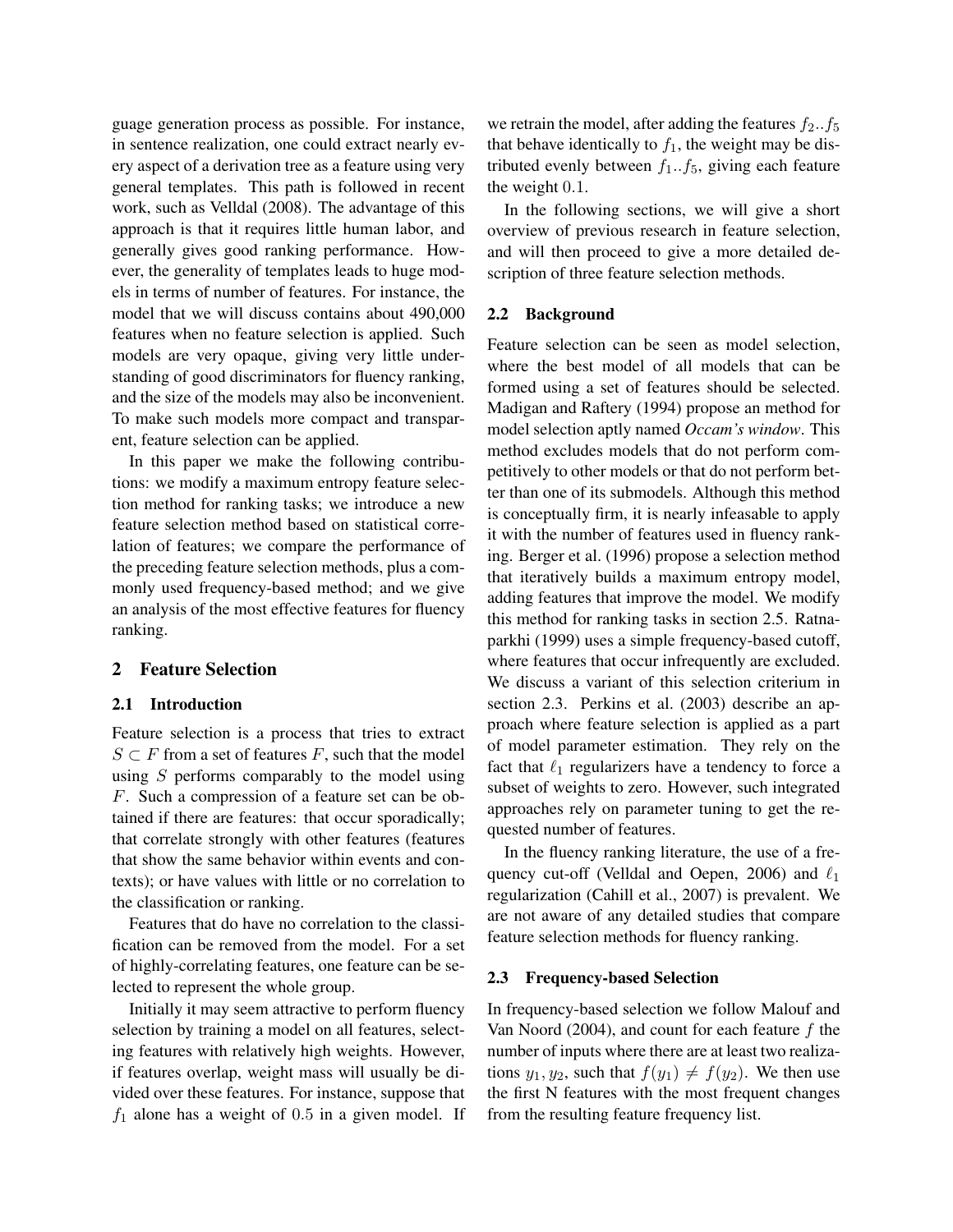Veldall (2008) also experiments with this selection method, and suggests to apply frequency-based selection to fluency ranking models that will be distributed to the public (for compactness' sake). In the variant he and Malouf and Van Noord (2004) discuss, all features that change within more than  $n$ contexts are included in the model.

#### 2.4 Correlation-based Selection

While frequency-based selection helps selecting features that are discriminative, it cannot account for feature overlap. Discriminative features that have a strong correlation to features that were selected previously may still be added.

To detect overlap, we calculate the correlation of a candidate feature and exclude the feature if it shows a high correlation with features selected previously. To estimate Pearson's correlation of two features, we calculate the sample correlation coefficient,

$$
r_{f_1, f_2} = \frac{\sum_{x \in X, y \in Y} (f_1(x, y) - \bar{f}_1)(f_2(x, y) - \bar{f}_2)}{(n - 1)s_{f_1}s_{f_2}}
$$
(2)

where  $f_x$  is the average feature value of  $f_x$ , and  $s_{f_x}$  is the sample standard deviation of  $f_x$ .

Of course, correlation can only indicate overlap, and is in itself not enough to find effective features. In our experiments with correlation-based selection we used frequency-based selection as described in 2.3, to make an initial ranking of feature effectiveness.

#### 2.5 Maximum Entropy Feature Selection

Correlation-based selection can detect overlap, however, there is yet another spurious type of feature that may reduce its effectiveness. Features with relatively noisy values may contribute less than their frequency of change may seem to indicate. For instance, consider a feature that returns a completely random value for every context. Not only does this feature change very often, its correlation with other features will also be weak. Such a feature may seem attractive from the point of view of a frequency or correlation-based method, but is useless in practice.

To account for both problems, we have to measure the effectiveness of features in terms of how much their addition to the model can improve prediction of the training sample. Or in other words: does the log-likelihood of the training data increase?

We have modified the Selective Gain Computation (SGC) algorithm described by Zhou et al. (2003) for ranking tasks rather than classification tasks. This method builds upon the maximum entropy feature selection method described by Berger et al. (1996). In this method features are added iteratively to a model that is initially uniform. During each step, the feature that provides the highest gain as a result of being added to the model, is selected and added to the model.

In maximum entropy modeling, the weights of the features in a model are optimized simultaneously. However, optimizing the weights of the features in model  $p_{S,f}$  for every candidate feature f is computationally intractable. As a simplification, it is assumed that the weights of features that are already in the model are not affected by the addition of a feature f. As a result, the optimal weight  $\alpha$  of f can be found using a simple line search method.

However, as Zhou et al. (2003) note, there is still an inefficiency in that the weight of every candidate feature is recalculated during every selection step. They observe that gains of remaining candidate features rarely increase as the result of adding a feature. If it is assumed that this never happens, a list of candidate features ordered by gain can be kept. To account for the fact that the topmost feature in that list may have lost its effectiveness as the result of a previous addition of a feature to the model, the gain of the topmost feature is recalculated and reinserted into the list according to its new gain. When the topmost feature retains its position, it is selected and added to the model.

Since we use feature selection with features that are not binary, and for a ranking task, we modified the recursive forms of the model to:

$$
sum_{S \cup f}^{\alpha}(y|x) = sum_{S}(y|x) \cdot e^{\alpha} f(y) \qquad (3)
$$
  

$$
Z_{S \cup f}^{\alpha}(x) = Z_{S}(x) - \sum_{y} sum_{S \cup f}(y|x) + \sum_{y} sum_{S \cup f}(y|x) \qquad (4)
$$

Another issue that needs to be dealt with is the calculation of context and event probabilities. In the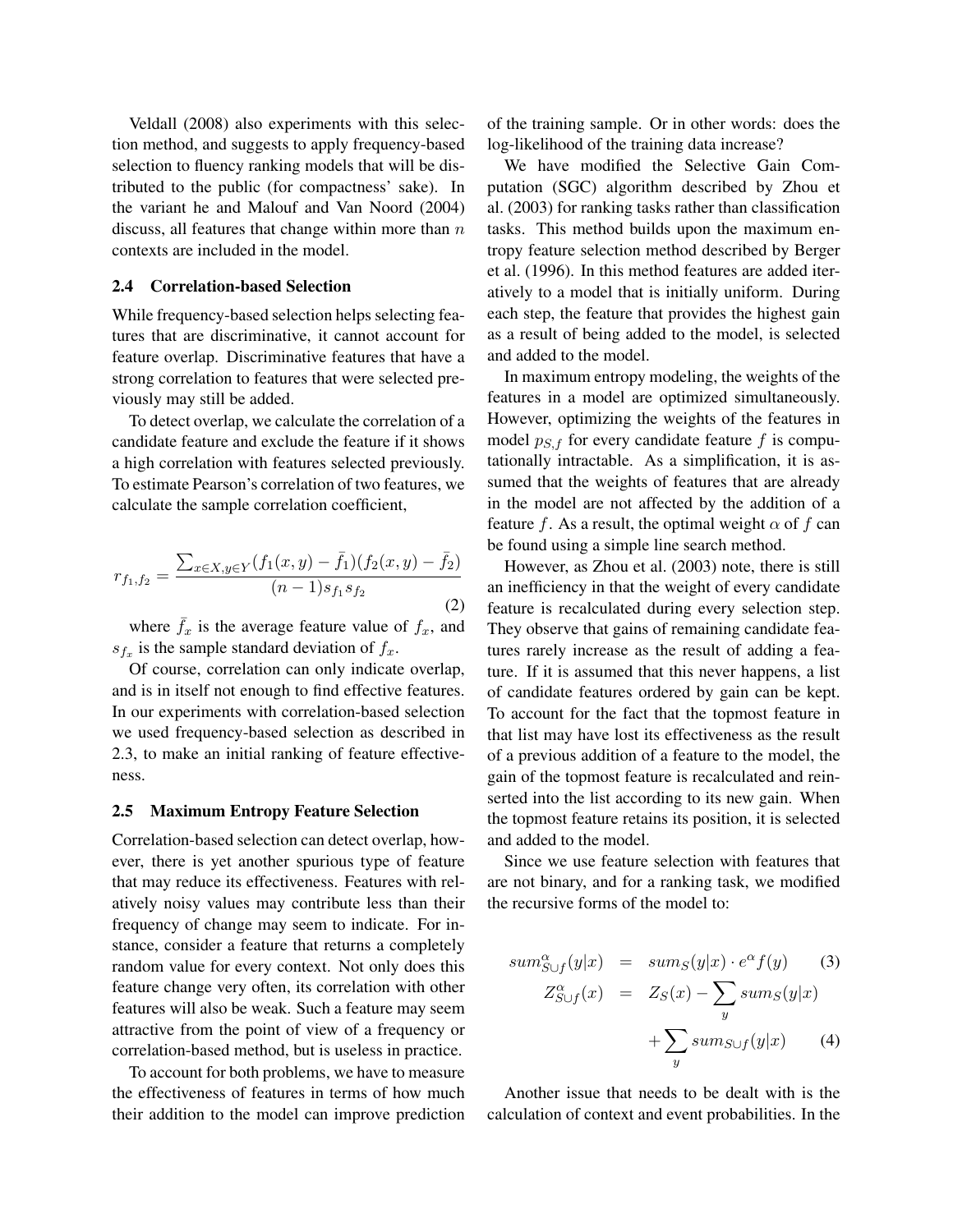literature two approaches are prevalent. The first approach divides the probability mass uniformly over contexts, and the probability of events within a context is proportional to the event score (Osborne, 2000):

$$
p(x) = \frac{1}{|X|} \tag{5}
$$

$$
p(y|x) = \frac{p(x)}{\left(\frac{score(x,y)}{\sum_{y}score(x,y)}\right)}
$$
(6)

where  $|X|$  is the number of contexts. The second approach puts more emphasis on the contexts that contain relatively many events with high scores, by making the context probability dependent on the scores of events within that context (Malouf and van Noord, 2004):

$$
p(x) = \frac{\sum_{y} score(x, y)}{\sum_{y \in X} score(x, y)}
$$
(7)

In our experiments, the second definition of context probability outperformed the first by such a wide margin, that we only used the second definition in the experiments described in this paper.

## 2.6 A Note on Overlap Detection

Although maximum-entropy based feature-selection may be worthwhile in itself, the technique can also be used during feature engineering to find overlapping features. In the selection method of Berger et al. (1996), the weight and gain of each candidate feature is re-estimated during each selection step. We can exploit the changes in gains to detect overlap between a selected feature  $f_n$ , and the candidates for  $f_{n+1}$ . If the gain of a feature changed drastically in the selection of  $f_{n+1}$  compared to that of  $f_n$ , this feature has overlap with  $f_n$ .

To determine which features had a drastic change in gain, we determine whether the change has a significance with a confidence interval of 99% after normalization. The normalized gain change is calculated in the following manner as described in algorithm 1.

Algorithm 1 Calculation of the normalized gain delta

$$
\Delta G_f \leftarrow G_{f,n} - G_{f,n-1}
$$
  
if  $\Delta G_f \geq 0.0$  then  

$$
\Delta G_{f,norm} \leftarrow \frac{\Delta G_f}{G_{f,n}}
$$
  
else  

$$
\Delta G_{f,norm} \leftarrow \frac{\Delta G_f}{G_{f,n-1}}
$$
  
end if

### 3 Experimental Setup

## 3.1 Task

We evaluated the feature selection methods in conjunction with a sentence realizer for Dutch. Sentences are realized with a chart generator for the Alpino wide-coverage grammar and lexicon (Bouma et al., 2001). As the input of the chart generator, we use abstract dependency structures, which are dependency structures leaving out information such as word order. During generation, we store the compressed derivation trees and associated (HPSGinspired) attribute-value structures for every realization of an abstract dependency structure. We then use feature templates to extract features from the derivation trees. Two classes of features (and templates) can be distinguished *output features* that model the output of a process and *construction features* that model the process that constructs the output.

#### 3.1.1 Output Features

Currently, there are two output features, both representing auxiliary distributions (Johnson and Riezler, 2000): a word trigram model and a part-ofspeech trigram model. The part-of-speech tag set consists of the Alpino part of speech tags. Both models are trained on newspaper articles, consisting of 110 million words, from the Twente Nieuws  $Corpus<sup>1</sup>$ .

The probability of unknown trigrams is estimated using linear interpolation smoothing (Brants, 2000). Unknown word probabilities are determined with Laplacian smoothing.

<sup>1</sup>http://wwwhome.cs.utwente.nl/druid/ TwNC/TwNC-main.html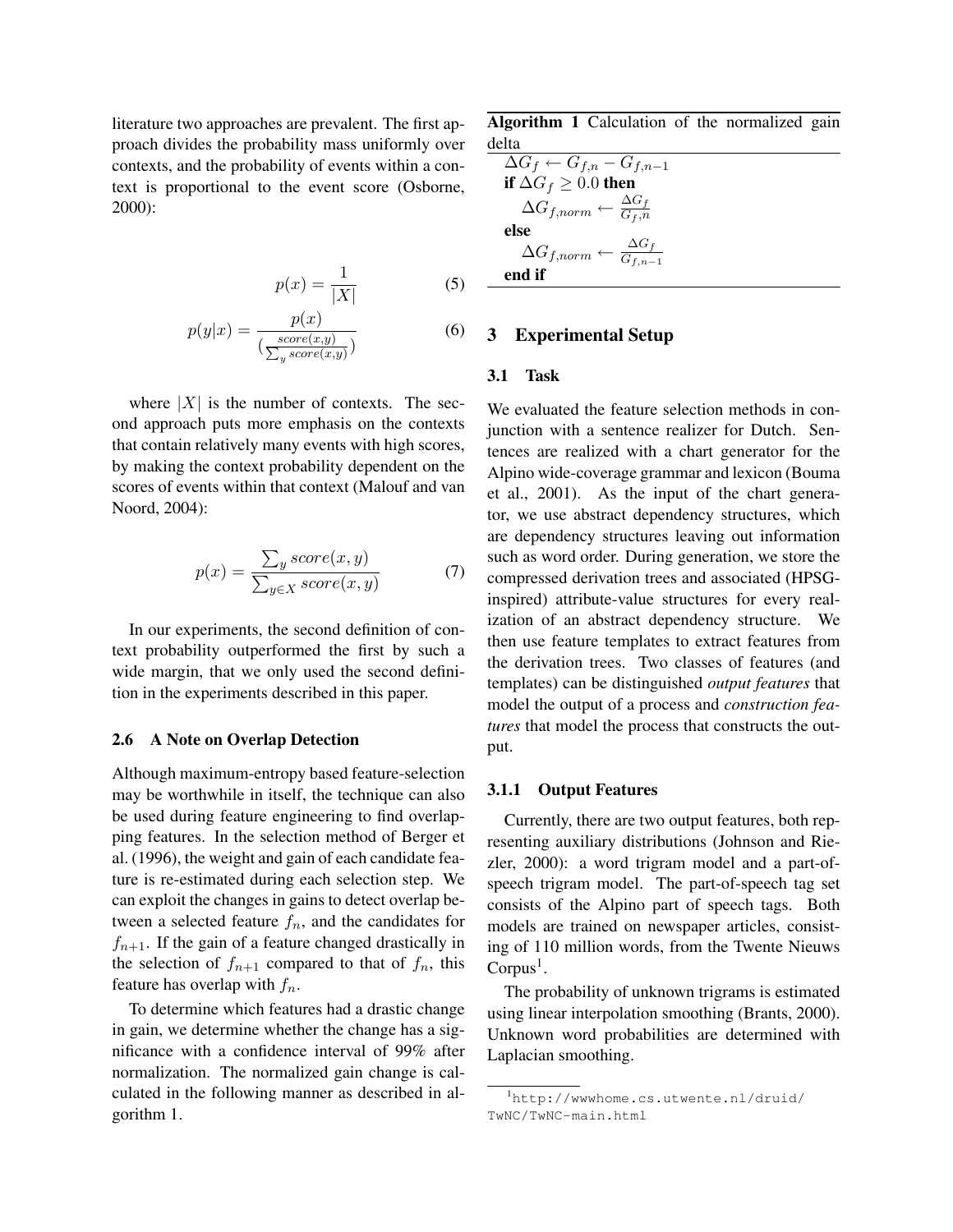## 3.1.2 Construction Features

The construction feature templates consist of templates that are used for parse disambiguation, and templates that are specifically targeted at generation. The parse disambiguation features are used in the Alpino parser for Dutch, and model various linguistic phenomena that can indicate preferred readings. The following aspects of a realization are described by parse disambiguation features:

- Topicalization of (non-)NPs and subjects.
- Use of long-distance/local dependencies.
- Orderings in the middle field.
- Identifiers of grammar rules used to build the derivation tree.
- Parent-daughter combinations.

Output features for parse disambiguation, such as features describing dependency triples, were not used. Additionally, we use most of the templates described by Velldal (2008):

- Local derivation subtrees with optional grandparenting, with a maximum of three parents.
- Local derivation subtrees with back-off and optional grand-parenting, with a maximum of three parents.
- Binned word domination frequencies of the daughters of a node.
- Binned standard deviation of word domination of node daughters.

#### 3.2 Data

The training and evaluation data was constructed by parsing 11764 sentences of 5-25 tokens, that were randomly selected from the (unannotated) Dutch Wikipedia of August  $2008^2$ , with the wide-coverage Alpino parser. For every sentence, the best parse according to the disambiguation component was extracted and considered to be correct. The Alpino system achieves a concept accuracy of around 90% on common Dutch corpora (Van Noord, 2007). The original sentence is considered to be the best realization of the abstract dependency structure of the best parse.

We then used the Alpino chart generator to construct derivation trees that realize the abstract dependency structure of the best parse. The resulting derivation trees, including attribute-value structures associated with each node, are compressed and stored in a derivation treebank. Training and testing data was then obtained by extracting features from derivation trees stored in the derivation treebank. At this time, the realizations are also scored using the General Text Matcher method (GTM) (Melamed et al., 2003), by comparing them to the original sentence. We have previously experimented with ROUGE-N scores, which gave rise to similar results. However, it is shown that GTM shows the highest correlation with human judgments (Cahill, 2009).

### 3.3 Methodology

To evaluate the feature selection methods, we first train models for each selection method in three steps: 1. For each abstract dependency structure in the training data 100 realizations (and corresponding features) are randomly selected. 2. Feature selection is applied, and the N-best features according to the selection method are extracted. 3. A maximum entropy model is trained using the TAD $M<sup>3</sup>$  software, with a  $\ell_2$  prior of 0.001, and using the N-best features.

We used 5884 training instances (abstract dependency trees, and scored realizations) to train the model. The maximum entropy selection method was used with a weight convergence threshold of  $1e^{-6}$ . Correlation is considered to be strong enough for overlap in the correlation-based method when two features have a correlation coefficient of  $r_{f_1,f_2} \geq$ 0.9

Each model is then evaluated using 5880 heldout evaluation instances, where we select only instances with 5 or more realizations (4184 instances), to avoid trivial ranking cases. For every instance, we select the realization that is the closest to the original sentence to be the correct realization<sup>4</sup>. We then calculate the fraction of instances for which the

<sup>2</sup>http://ilps.science.uva.nl/WikiXML/

 $3$ http://tadm.sourceforge.net/

<sup>&</sup>lt;sup>4</sup>We follow this approach, because the original sentence is not always exactly reproduced by the generator.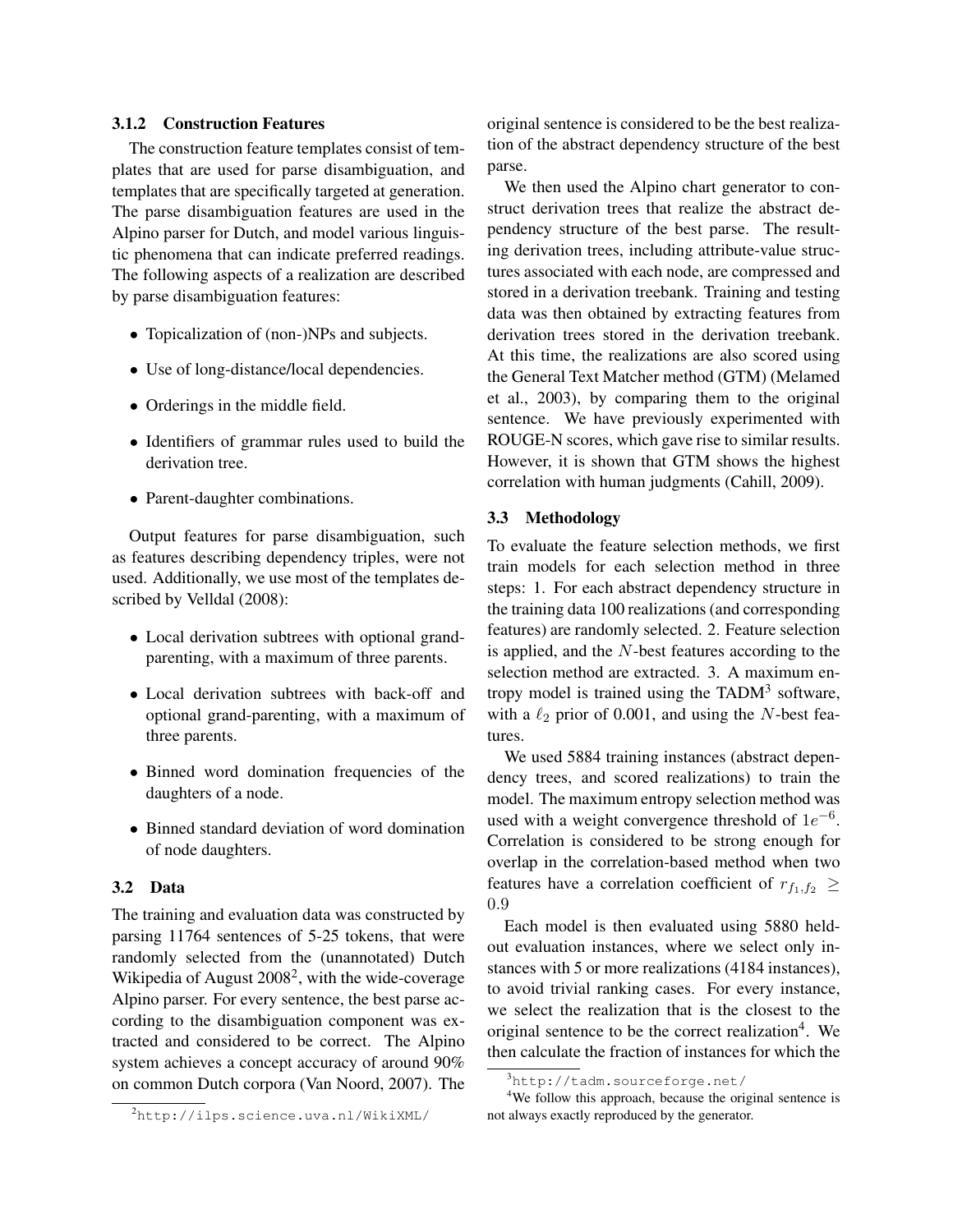model picked the correct sentence. Of course, this is a fairly strict evaluation, since there may be multiple equally fluent sentences.

## 4 Results

### 4.1 Comparing the Candidates

Since each feature selection method that we evaluated gives us a ranked list of features, we can train models for an increasing number of features. We have followed this approach, and created models for each method, using 100 to 5000 features with a step size of 100 features. Figure 2 shows the accuracy for all selection methods after  $N$  features. We have also added the line that indicates the accuracy that is obtained when a model is trained with all features (490667 features).



Figure 2: Accuracy of maximum entropy, correlationbased, and frequency-based selection methods after selecting N features ( $N \leq 5000$ ), with increments of 100 features.

In this graph we can see two interesting phenomena. First of all, only a very small number of features is required to perform this task almost as well as a model with all extracted features. Secondly, the maximum entropy feature selection model is able to select the most effective features quickly - fewer than 1000 features are necessary to achieve a relatively high accuracy.

As expected, the frequency-based method fared worse than maximum entropy selection. Initially

some very useful features, such as the n-gram models are selected, but improvement of accuracy quickly stagnates. We expect this to be caused by overlap of newly selected features with features that were initially selected. Even after selecting 5000 features, this method does not reach the same accuracy as the maximum entropy selection method had after selecting only a few hundred features.

The correlation-based selection method fares better than the frequency-based method without overlap detection. This clearly shows that feature overlap is a problem. However, the correlation-based method does not achieve good accuracy as quickly as the maximum entropy selection method. There are three possible explanations for this. First, there may be noisy features that are frequent, and since they show no overlap with selected features they are good candidates according to the correlation-based method. Second, less frequent features that overlap with a frequent feature in a subset of contexts may show a low correlation. Third, some less frequent features may still be very discriminative for the contexts where they appear, while more frequent features may just be a small indicator for a sentence to be fluent or non-fluent. It is possible to refine the correlation-based method to deal with the second class of problems. However, the lack of performance of the correlation-based method makes this unattractive - during every selection step a candidate feature needs to be compared with all previously selected features, rather than some abstraction of them.

Table 1 shows the peak accuracies when selecting up to 5000 features with the feature selection methods described. Accuracy scores of the random selection baseline, the n-gram models, and a model trained on all features are included for comparison. The random selection baseline picks a realizations randomly. The n-gram models are the very same n-gram models that were used as auxiliary distributions in the feature-based models. The combined word/tag n-gram model was created by training a model with both n-gram models as the only features. We also list a variation of the frequency-based method often used in other work (such as Velldal (2008) and Malouf and Van Noord (2004)), where there is a fixed frequency threshold (here 4), rather than using the first  $N$  most frequently changing features.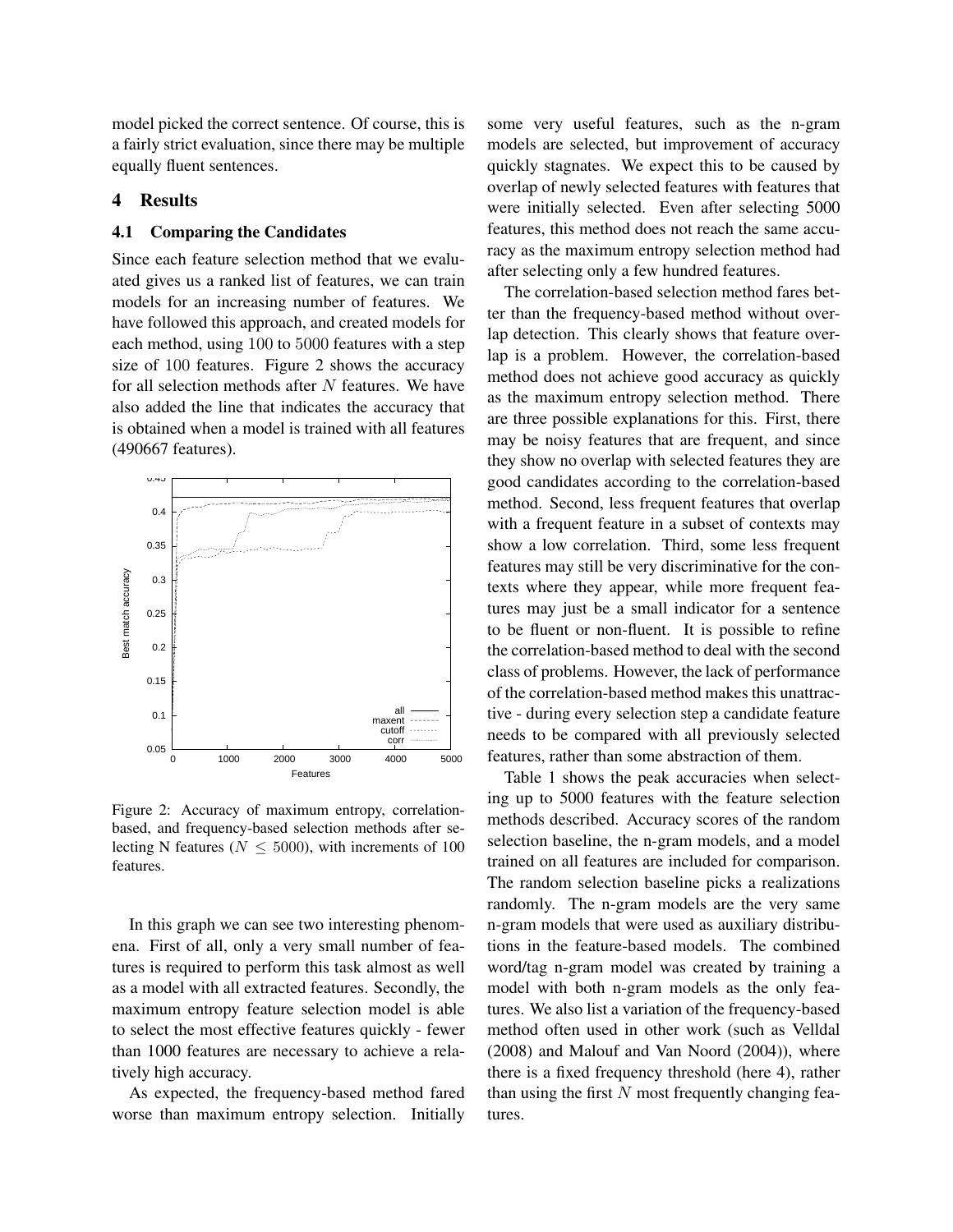Besides confirming the observation that feature selection can compress models very well, this table shows that the popular method of using a frequency cutoff, still gives a lot of opportunity for compressing the model further. In practice, it seems best to plot a graph as shown in figure 2, choose an acceptable accuracy, and to use the (number of) features that can provide that accuracy.

| <b>Method</b>    | <b>Features</b>             | <b>Accuracy</b> |
|------------------|-----------------------------|-----------------|
| Random           |                             | 0.0778          |
| Tag n-gram       | 1                           | 0.2039          |
| Word n-gram      | 1                           | 0.2799          |
| Word/tag n-gram  | $\mathcal{D}_{\mathcal{A}}$ | 0.2908          |
| A11              | 490667                      | 0.4220          |
| Fixed cutoff (4) | 90103                       | 0.4181          |
| Frequency        | 4600                        | 0.4029          |
| Correlation      | 4700                        | 0.4172          |
| Maxent           | 4300                        | 0.4201          |

Table 1: Peak accuracies for the maximum entropy, correlation-based, and frequency-based selection methods when selecting up to 5000 features. Accuracies for random, n-gram and full models are included for comparison.

### 4.2 Overlap in Frequency-based Selection

As we argued in section 2.5, the primary disadvantage of the frequency-based selection is that it cannot account for correlation between features. In the extreme case, we could have two very distinctive features  $f_1$  and  $f_2$  that behave exactly the same in any event. While adding  $f_2$  after adding  $f_1$  does not improve the model, frequency-based selection cannot detect this. To support this argumentation empirically, we analyzed the first 100 selected features to find good examples of this overlap.

Initially, the frequency-based selection chooses three distinctive features that are also selected by the maximum entropy selection method: the two ngram language models, and a preference for topicalized NP subjects. After that, features that indicate whether the  $vp\_\text{arg_v}(np)$  rule was used change very frequently within a context. However, this aspect of the parse tree is embodied in 13 successively selected features. Due to the generality of the feature templates, there are multiple templates to capture the use of this grammar rule: through local derivation trees (with optional grandparenting), back-off for local derivation trees, and the features that calculate lexical node dominance.

Another example of such overlap in the first 100 features is in features modeling the use of the *non wh topicalization(np)* rule. Features containing this rule identifier are used 30 times in sequence, where it occurs in local derivation subtrees (with varying amounts of context), back-off local derivation subtrees, lexical node domination, or as a grandparent of another local derivation subtree.

In the first 100 features, there were many overlapping features, and we expect that this also is the case for more infrequent features.

#### 4.3 Effective Features

The maximum entropy selection method shows that only a small number of features is necessary to perform fluency ranking (section 4.1). The first features that were selected in maximum entropy selection can give us good insight of what features are important for fluency ranking. Table 2 shows the 10 topmost features as returned by the maximum entropy selection. The weights shown in this table, are those given by the selection method, and their sign indicates whether the feature was characteristic of a fluent sentence  $(+)$  or a non-fluent sentence  $(-)$ .

As expected (see table 1) the n-gram models are a very important predictor for fluency. The only surprise here may be that the overlap between both n-gram models is small enough to have both models as a prominent feature. While the tag n-gram model is a worse predictor than the word n-gram model, we expect that the tag n-gram model is especially useful for estimating fluency of phrases with word sequences that are unknown to the word ngram model.

The next feature that was selected,  $r2(vp\_{arg_v(vpred)},2,vproj_v(c),$  indicates that the rule *vp arg v(pred)* was used with a *vproj vc* node as its second daughter. This combination occurs when the predicative complement is placed after the copula, for instance as in *Amsterdam is de hoofdstad van Nederland* (*Amsterdam is the capital of The Netherlands*), rather than *De hoofdstad van Nederland is Amsterdam* (*The capital of The Netherlands is Amsterdam*).

The feature *s1(non subj np topic)* and its neg-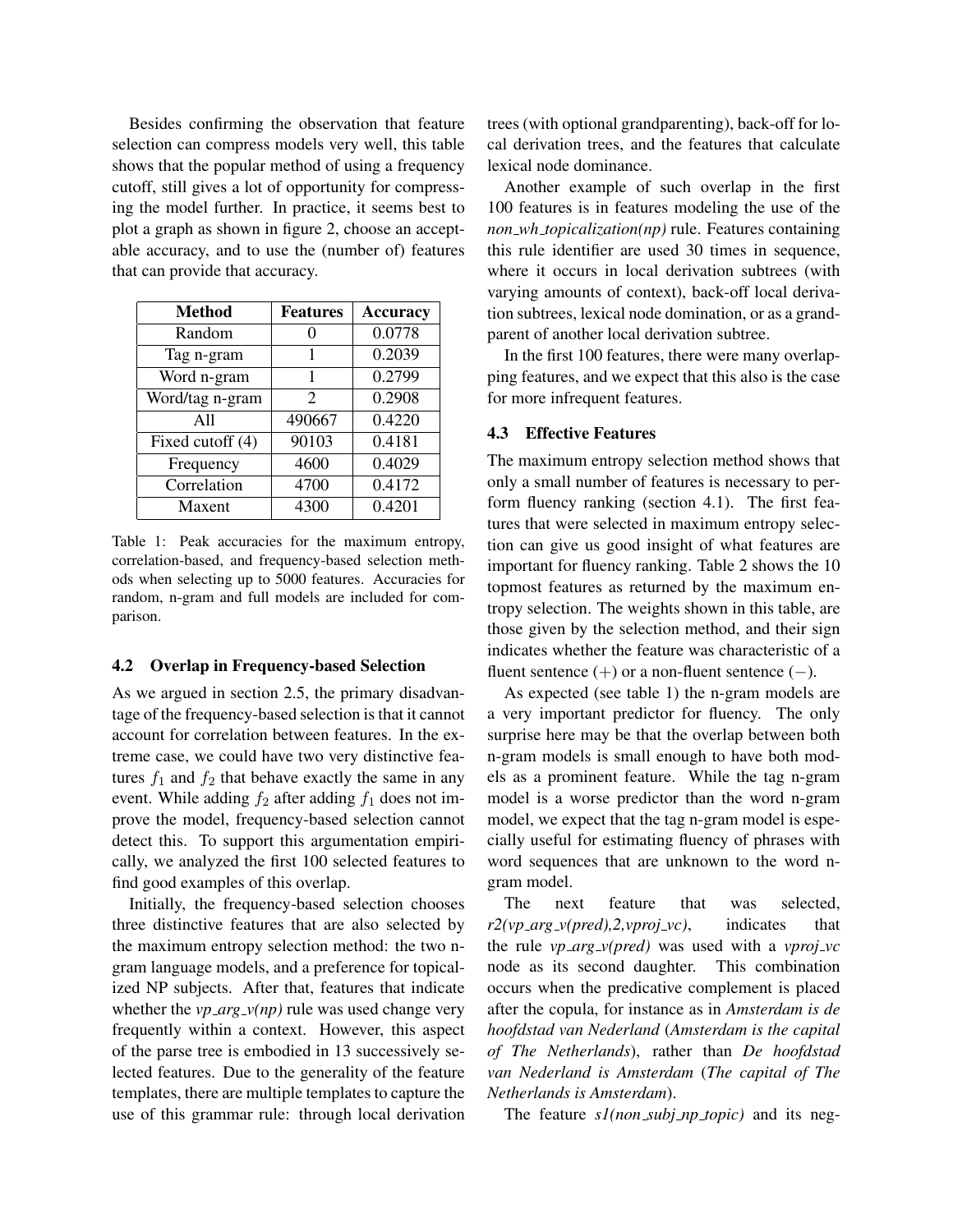ative weight indicates that realizations with nontopicalized NP subjects are dispreferred. In Dutch, non-topicalized NP subjects arise in the OVS wordorder, such as in *de soep eet Jan* (*the soup eats Jan*). While this is legal, SVO word-order is clearly preferred (*Jan eet de soep*).

The next selected feature  $(ldsb(vc_vb,vb_v,$  $(pproj_v, vp_ary_v(pp))$  is also related to topicalization: it usually indicates a preference for prepositional complements that are not topicalized. For instance, *dit zorgde voor veel verdeeldheid* (*this caused lots of discord*) is preferred over the PP-topicalized *voor veel verdeeldheid zorgde dit* (*lots of discord caused this*).

 $ldsb(n_n-pps,pp_p-arg(np),[1]$  gives preference PP-ordering in conjuncts where the PP modifier follows the head. For instance, the conjunct *groepen van bestaan of khandas*(*planes of existance or khandas*) is preferred by this feature over *van bestaan groepen of khandas* (*of existence planes or khandas*).

The next feature (*lds dl(mod2,[pp p arg(np)], [1],[non wh topicalization(modifier)])*) forms an exception to the dispreference of topicalization of PPs. If we have a PP that modifies a copula in a subject-predicate structure, topicalization of the PP can make the realization more fluent. For instance, *volgens Williamson is dit de synthese* (*according to Williamson is this the synthesis*) is considered more fluent than *dit is de synthese volgens Williamson* (*this is the synthesis according to Williamson*).

The final three features deal with punctuation. Since punctuation is very prevalent in Wikipedia texts due to the amount of definitions and clarifications, punctuation-related features are common. Note that the last two *lds dl* features may seem to be overlapping, they are not: they use different frequency bins for word domination.

## 5 Conclusions and Future Work

Our conclusion after performing experiments with feature selection is twofold. First, fluency models can be compressed enormously by applying feature selection, without losing much in terms of accuracy. Second, we only need a small number of targeted features to perform fluency ranking.

The maximum entropy feature selection method

| Weight   | <b>Name</b>                                      |  |
|----------|--------------------------------------------------|--|
| 0.012    | ngram_lm                                         |  |
| 0.009    | ngram_tag                                        |  |
| 0.087    | $r2(vp_arg_v(pred), 2, vproj_vc)$                |  |
| $-0.094$ | s1(non_subj_np_topic)                            |  |
| 0.090    | $ldsb$ (vc_vb, vb_v,                             |  |
|          | [vproj_vc,vp_arg_v(pp)])                         |  |
| 0.083    | $ldsb(n_n-pps,pp_p_arg(np),[]$                   |  |
| 0.067    | $lds_dl(mod2, [pp_p_aarg(np)], [1],$             |  |
|          | [non_wh_topicalization(modifier)])               |  |
| 0.251    | lds_dl(start_start_ligg_streep,                  |  |
|          | [top_start_xp,punct(ligg_streep),                |  |
|          | $top\_start\_xp$ ], $[0,0,1]$ , $[top\_start]$ ) |  |
| 0.186    | lds_dl(start_start_ligg_streep,                  |  |
|          | [top_start_xp,punct(ligg_streep),                |  |
|          | $top\_start\_xp$ ], $[0,0,2]$ , $[top\_start]$ ) |  |
| 0.132    | $r2(n_n$ _modroot(haak),5,1)                     |  |

Table 2: The first 10 features returned by maximum entropy feature selection, including the weights estimated by this feature selection method.

shows a high accuracy after selecting just a few features. The commonly used frequency-based selection method fares far worse, and requires addition of many more features to achieve the same performance as the maximum entropy method. By experimenting with a correlation-based selection method that uses the frequency method to make an initial ordering of features, but skips features that show a high correlation with previously selected features, we have shown that the ineffectiveness of frequencybased selection can be attributed partly to feature overlap. However, the maximum entropy method was still more effective in our experiments.

In the future, we hope to evaluate the same techniques to parse disambiguation. We also plan to compare the feature selection methods described in this paper to selection by imposing a  $\ell_1$  prior.

The feature selection methods described in this paper are usable for feature sets devised for ranking and classification tasks, especially when huge sets of automatically extracted features are used. An open source implementation of the methods described in this paper is available<sup>5</sup>, and is optimized to work on large data and feature sets.

<sup>5</sup>http://danieldk.eu/Code/FeatureSqueeze/